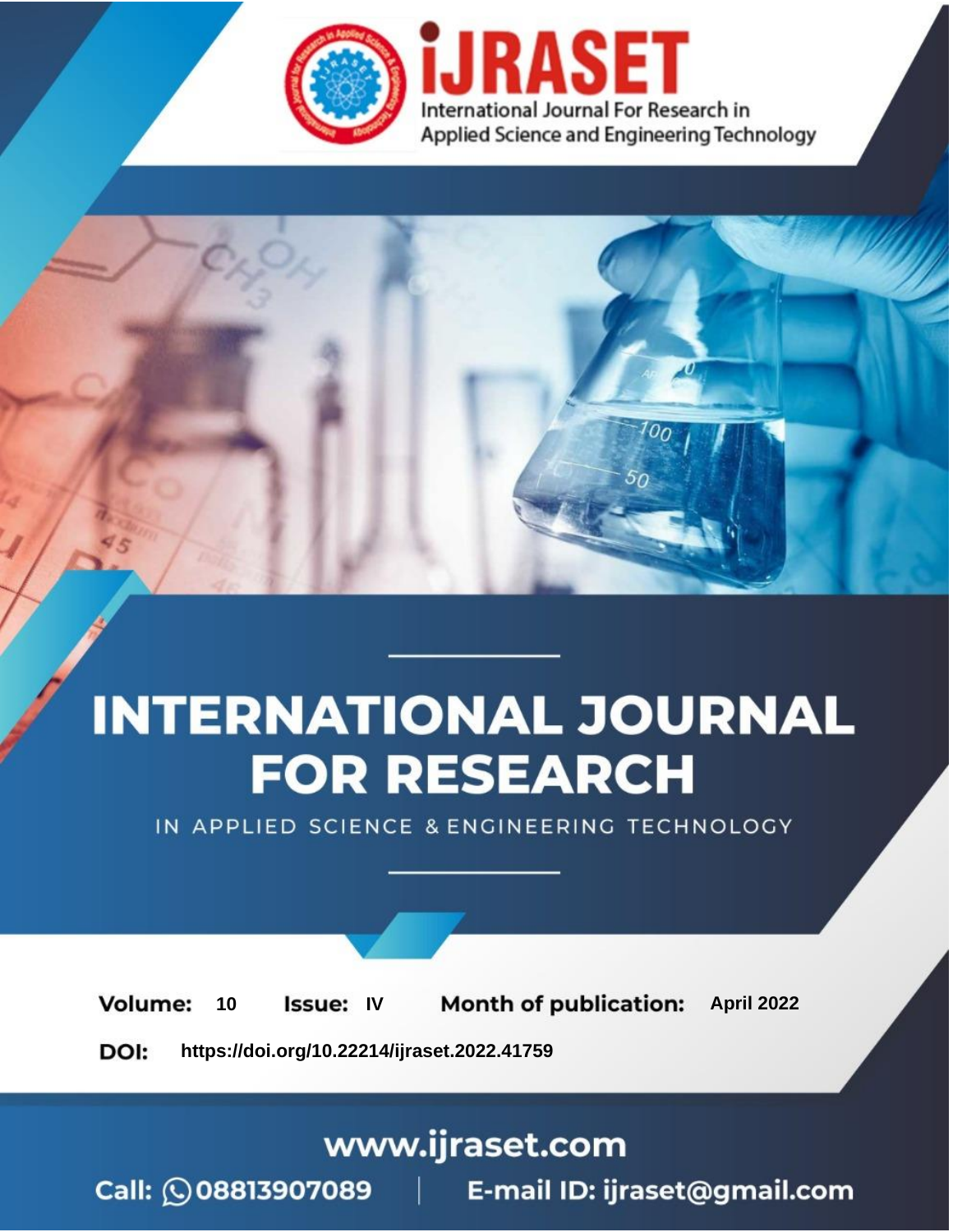

### **A Literature Survey on Voice Assistance**

A N Bhoomika Chowdary<sup>1</sup>, Lavanya M<sup>2</sup>, Darshan S<sup>3</sup>, Deepthi Andani<sup>4</sup>, Mrs. Jayasudha BSK<sup>5</sup>

*1, 2, 3, 4Department of Electronics and Communication, K.S. Institute of Technology, Bangalore, India <sup>5</sup>Assistant Professor Department of Electronics and Communication, K.S. Institute of Technology, Bangalore, India*

*Abstract: Artificial Intelligence has been in great use when it comes to day to day life. Computer science defines AI research as the study of brilliant agents. In almost any direction one turns today, some form of computer-based information processing technology intrudes, whether to the individual knowingly or not. Artificial Intelligence (AI) has already changed our lifestyle. AI device that perceives its environment and takes actions that maximize its chance of successfully achieving its goals. Input to recommendation algorithm can be a database of user and items and output recklessly will be the recommendations. The user is the input into system by voice or text. This paper presents a new approach for smart search. Overall, in world there are many people who use assistant. The paper presents applications of virtual assistant and also describes provocation of applying virtual assistant technology.*

*Keywords: Voice Assistance, Python, AI, Review, Text to Speech, Speech to Text, Voice Recognition.*

#### **I. INTRODUCTION**

Voice assistant is a device, app, or computer program that can respond to commands or questions and perform specific tasks. The aim of this paper is to design a voice assistant that will help the user and visually impaired people to have a hands-free experience on using internet and can also automate our tasks with ease and comfort. So, here is a method to develop a Personal Voice Assistant that has a brilliant power of deduction and capability to interact with the environment just by one of the forms of human interaction i.e., HUMAN VOICE. The Hardware device captures the audio request through microphone and processes the request so that the device can respond to the individual using in-built speaker module. The design methodology of Voice Assistant is done in this paper.

#### **II. LITERATURE SURVEY**

In this paper entitled "Study of Voice Controlled Personal Assistant Device" author proposed the famous application of iPhone is "SIRI" which helps the end user to communicate end user mobile with voice and it also responds to the voice commands of the user. Same kind of application is also developed by the Google that is "Google Voice Search" which is used for in Android Phones. But this Application mostly works with Internet Connections. But this Proposed System has capability to work with and without Internet Connectivity. It is named as Personal Assistant with Voice Recognition Intelligence, which takes the user input in form of voice or text and process it and returns the output in various forms like action to be performed or the search result is dictated to the end user. In this paper entitled "AI Based Voice Assistant Using Python" author developed an economically effective and performance wise efficient virtual assistant using Raspberry Pi for home automation based on the concepts of Internet of Things, Speech Recognition, Natural Language Processing and Artificial Intelligence. People who are using it can give voice inputs and the device itself responds through voice commands by itself. It can fetch the date, time, weather, play your favourite music and fetch search results from the internet along with controlling the home appliances. NodeMCU chips are used to control the appliances which receives the command from the Raspberry Pi. In this paper entitled "Virtual Personal Assistant for the Blind" author proposed that there are various communication barriers for people who are blind, and they have to face various challenges. In this paper, we have discussed the implementation of a personal virtual assistant which can take the human voice commands to perform tasks which otherwise would need the dependence on others. It enables user to receive and send emails, know the weather forecast report, maintain a personal diary/Online Blog, recognize image etc., using Speech to Text Engine, Text to speech Engine, OCR (Optical character recognition) using microphone for the input and speakers for the output In this paper entitled "AI-Smart Assistant" author presented the problem of user while developing a computer program. Developing a computer program is not an easy task it needs hardware resources which user have to handle. While continuous typing the code there may be possibility of injuries to the fingers of the user. To avoid the problems, we are designing a system in which the computer program can developed through the voice. The voice will be recognized by the system and that recognized words or word will be compared with the stored keywords in the database and if they are matched then that will be printed on editor and after this again by recognizing the specific keywords the program will be compiled and executed. This system will be easy to use, it reduces human efforts and the use of hardware resources. It would be surely useful for blind.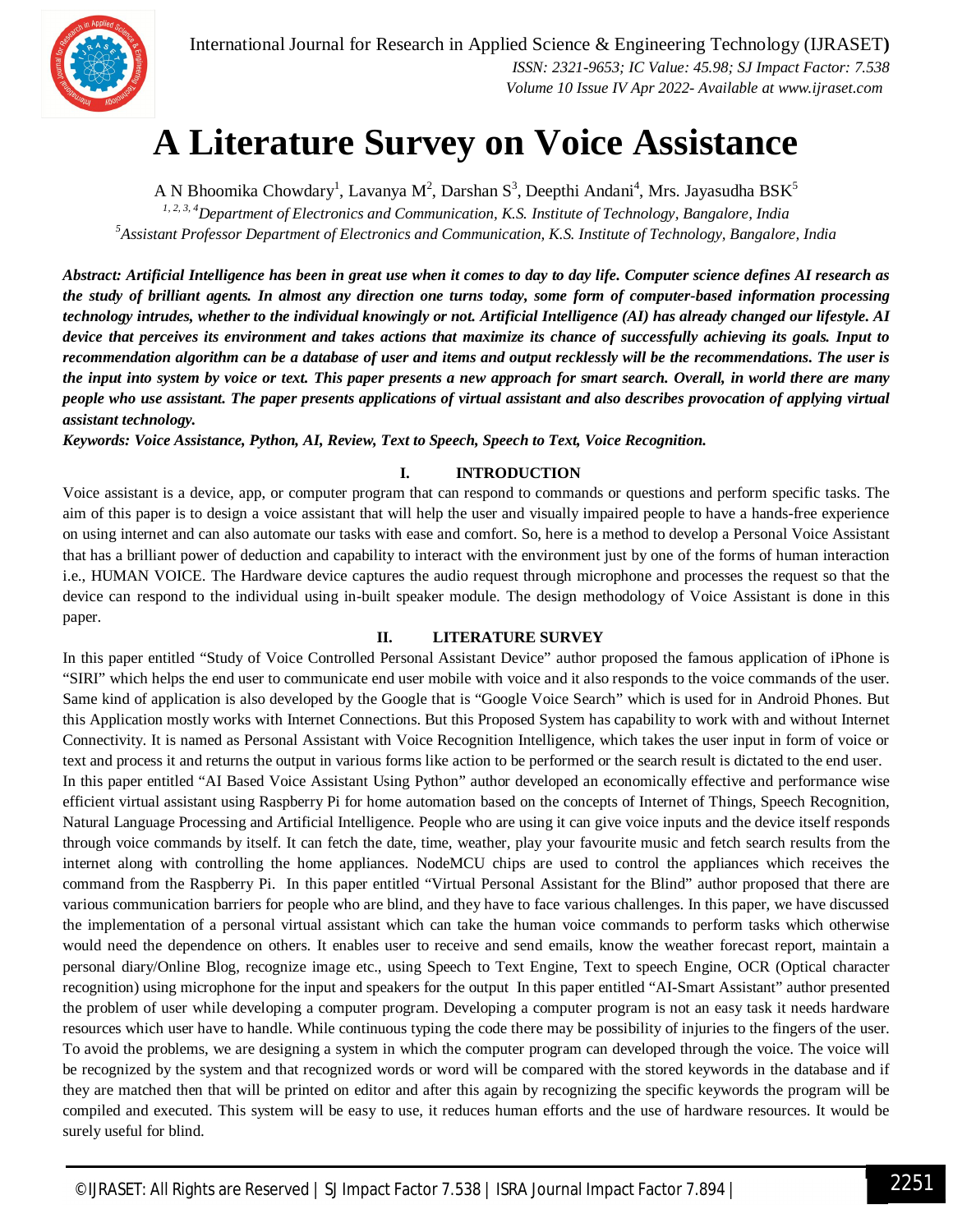

#### International Journal for Research in Applied Science & Engineering Technology (IJRASET**)**  *ISSN: 2321-9653; IC Value: 45.98; SJ Impact Factor: 7.538*

 *Volume 10 Issue IV Apr 2022- Available at www.ijraset.com*

In this paper entitled "Smart Python Coding through Voice Recognition" author proposed that in today's world, many artificial intelligence applications developed using programming languages like Python, R and so on. Each language comes with its own programming structure and syntactical forms. Programmers are broadly classified into three categories namely, novice users, knowledge intermittent and expert one. For novice users, it is always a challenge to write a code without typographic errors though users know theoretical knowledge of Programming language, its structure and syntax as well as logic of program. Therefore, this paper explores use of voice recognition technique in the field of programming, specifically for writing program with Python programming language. This paper adds new way of creating interest in beginners for judging their coding paradigm understanding and explore one of the areas for user experience field for better programming Integrated Development Environment Development (IDE).

In this paper entitled "An Assistive System for Visually Impaired using Raspberry Pi" author proposed about a different combination of a reading machine (OCR), virtual assistant using Raspberry-Pi which will be a combination of a great system. This is a helpful aid for visually impaired people and people with disabilities. OCR stands for optical character recognition where it recognizes the present text and converts them into audio speech using pre and post processing with GTTS (Google Text to Speech). Google is used as its platform for virtual assistant which can be used in day-to-day life activities like checking mails, weatherforecast, news etc., further using Google Assistant, and python language we implement a voice based home automation. The objective of this project is to help visually impaired by using various fields of technology. By just voice commands tasks such as reading of document, home automation and personal assistant can be achieved.

In this paper entitled "Next-Generation of Virtual Personal Assistants (Microsoft Cortana, Apple Siri, Amazon Alexa and Google Home)" author proposed one of the goals of Artificial intelligence (AI) is the realization of natural dialogue between humans and machines. in recent years, the dialogue systems, also known as interactive conversational systems are the fastest growing area in AI. Many companies have used the dialogue systems technology to establish various kinds of Virtual Personal Assistants (VPAs) based on their applications and areas, such as Microsoft's Cortana, Apple's Siri, Amazon Alexa, Google Assistant, and Facebook's M. However, in this proposal, we have used the multi-modal dialogue systems which process two or more combined user input modes, such as speech, image, video, touch, manual gestures, gaze, and head and body movement in order to design the Next Generation of VPAs model. The new model of VPAs will be used to increase the interaction between humans and the machines by using different technologies, such as gesture recognition, image/video recognition, speech recognition, the vast dialogue and conversational knowledge base, and the general knowledge base. Moreover, the new VPAs system can be used in other different areas of applications, including education assistance, medical assistance, robotics and vehicles, disabilities systems, home automation, and security access control. In this proposal, we have tested the new VPAs model by using IBM Watson cloud server with Python, Node Red.

In this paper entitled "Voice Assistant Application for a college website" author presented in the Modern Era of fast-moving technology we can do things which we never thought we could do before but, to achieve and accomplish these thought s there is a need for a plat form which can automate all our tasks with ease and comfort. Thus, we humans developed applications like Personal Voice Assistant having the ability to inter act with the surroundings just by one of the materialistic forms of human interaction i.e., Human Voice. Here they developed a web application where the voice assistant would be available for a particular website. In this proposed system we have took a college website as an example. It can change the way of inter actions between end user and the website. The Application is being designed in such a way that all the services provided by the website are accessible by the end user on the user's voice commands.

In this paper entitled "AI Based Voice Assistant Using Python" author presented artificial intelligence technologies are beginning to be actively used in human life, this is facilitated by the appearance and wide dissemination of the Internet of Things (IOT). New capacities lead to creation of various systems for integration of smart things into Social Networks of the Internet of Things. One of the relevant trends in artificial intelligence is the technology of recognizing the natural language of a human. New insights in this topic can lead to new means of natural human machine interaction, in which the machine would learn how to understand human's language, adjusting and interacting in it. In this paper, the principles of the functioning of voice assistants are described, its main shortcomings and limitations are given. The method of creating a local voice assistant without using cloud services is described, which allows to significantly expand the applicability of such devices in the future.

In this paper entitled "Study of Voice Controlled Personal Assistant Device" author presented in the Modern Era of fast-moving technology we can do things which we never thought we could do before but, to achieve and accomplish these thoughts there is a need for a platform which can automate all our tasks with ease and comfort.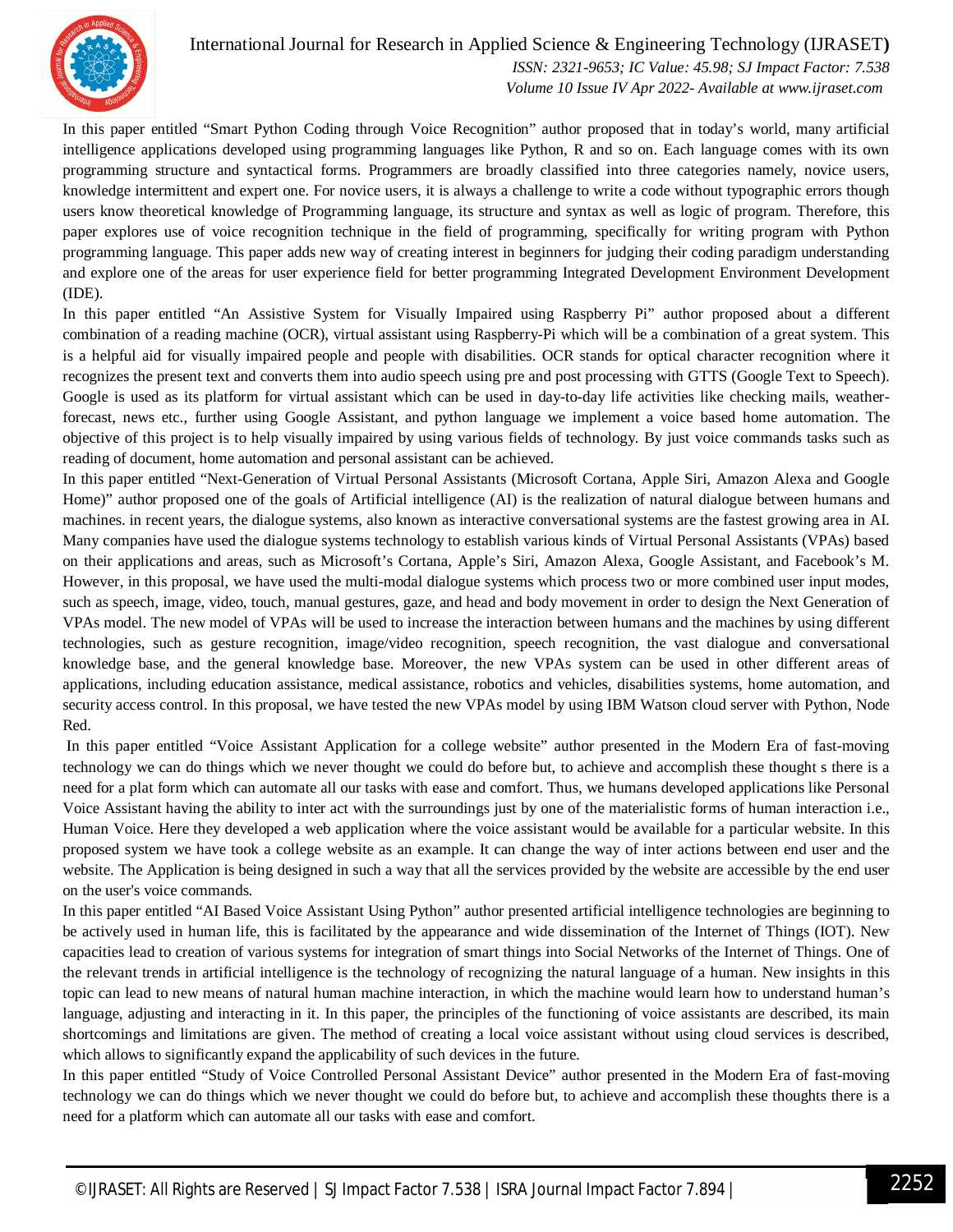International Journal for Research in Applied Science & Engineering Technology (IJRASET**)**



 *ISSN: 2321-9653; IC Value: 45.98; SJ Impact Factor: 7.538 Volume 10 Issue IV Apr 2022- Available at www.ijraset.com*

Thus, we need to develop a Personal Assistant having brilliant powers of deduction and the ability to interact with the surroundings just by one of the materialistic forms of human interaction i.e., Human Voice. The Hardware device captures the audio request through microphone and processes the request so that the device can respond to the individual using in-built speaker module.

In this paper entitled "Accurate and compact large vocabulary speech recognition on mobile devices" author proposed a design of a compact large vocabulary speech recognition system that can run efficiently on mobile devices, accurately and with low latency. This is achieved by using a CTC based LSTM acoustic model which predicts context independent phones and is compressed to a tenth of its original size using a combination of SVD-based compression and quantization. Quantized deep neural networks (DNNs) and on-the-fly language model rescoring to achieve real-time performance on modern smartphones.

In the paper entitled "Smart Assistance for Students and People Living in a Campus" author designed a conversational assistant, capable of answering common questions, has been combined with a content discovery engine that is more suitable for finding the proper answers from a collection of heterogeneous sources.

In the paper entitled "Artificial Intelligent based Voice Assistant" author presented that many companies of voice assistants are trying to improve interaction and more features to the next level and many of the youth started using a voice assistant in daily life and from many sources the result showed very good feedback

In the paper entitled "POWER EFFICIENT SMART HOME WITH VOICE ASSISTANT" author proposed smart assistants are useful in many fields such as education, home appliances, etc. and the voice assistant is also useful for blind people. They can get any information just by telling the assistant, and this is possible because voice-based Smart assistants. We are using raspberry pi for SSH and different module connections. Raspberry pi is a low cost and small size computer that plugs into a computer or monitor with the help of connectors and standard keyboard and mouse. Raspberry pi having 40 GPIO pins on its hardware module.

In the paper entitled "Overview of the Speech Recognition Technology" author proposed a system based on the voice as the research object, it allows the machine to automatically identify and understand human spoken language through speech signal processing and pattern recognition.

#### **III. PROPOSED METHOD**

The overall proposed system design consists of following phases:

- *1)* Data collection in the form of speech.
- *2)* Voice analysis and conversion to text
- *3)* Data storage and processing
- *4)* Generating speech from the processed text output.

In first phase, the data is collected in the form of speech and stored as an input for the next phase for processing. In second phase, the input voice is continuously processed and converted to text using STT. In next phase the converted text is analyzed and processed using Python Script to identify the response to be taken against the command. Finally, once the response is identified, output is generated from simple text to speech conversion using TTS.



System Architecture of Voice Controlled Personal Assistant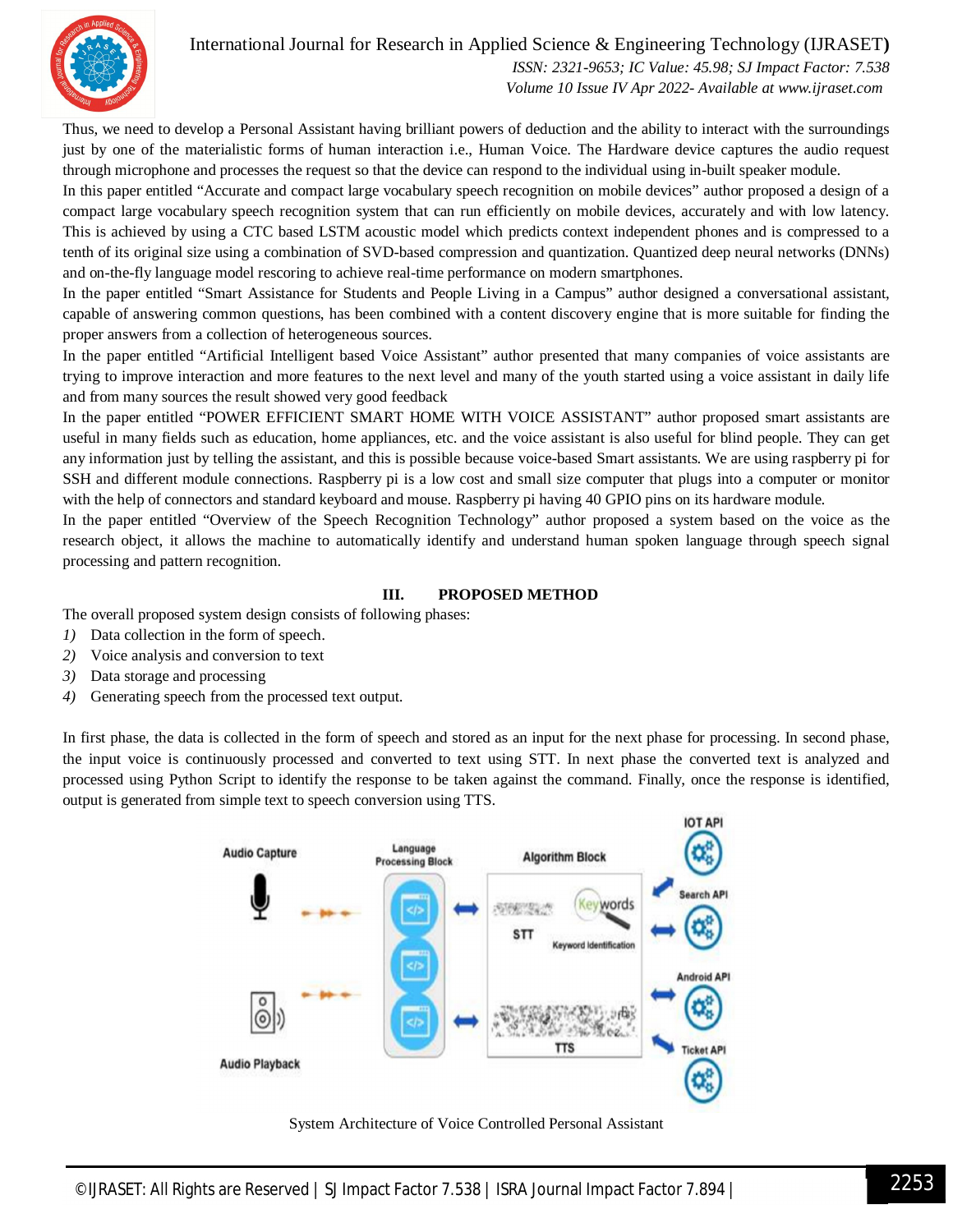

International Journal for Research in Applied Science & Engineering Technology (IJRASET**)**

 *ISSN: 2321-9653; IC Value: 45.98; SJ Impact Factor: 7.538 Volume 10 Issue IV Apr 2022- Available at www.ijraset.com*

#### **IV. CONCLUSION**

Voice Controlled Personal Assistant System will use the Natural language processing and can be integrated with artificial intelligence techniques to achieve a smart assistant that can control IoT applications and even solve user queries using web searches. It can be designed to minimize the human efforts to interact with many other subsystems, which would otherwise have to be performed manually. By achieving this, the system will make human life comfortable. More specifically, this system is designed to interact with other subsystems intelligently and control these devices, this includes IoT devices or getting news from Internet, providing other information, getting personalized data saved previously on the system, etc. The android application should let the user add data such as calendar entries, set alarm, or even reminders. The software will facilitate ease of access to various other devices and platforms.

Thus, on the basis of literature survey and by analysing the existing system, we have come to a conclusion that the proposed system will not only ease to interact with the other systems and modules but also keeps us organized. There is still a lot of ground to be covered up in the world of automation but the skills of the device can help to build a new generation of voice-controlled devices and bring a new sustaining change in the field of automation.

#### **REFERENCES**

- [1] Dr.Kshama V. Kulhalli, Dr.KotrappaSirbi, Mr.Abhijit J. Patankar, "Personal Assistant with Voice Recognition Intelligence", International Journal of Engineering Research and Technology. ISSN 0974- 3154 Volume 10, Number 1 (2017).
- [2] Kishore Kumar R, Ms. J. Jayalakshmi, KarthikPrasanna, "A Python based Virtual Assistant using Raspberry Pi for Home Automation", International Journal of Electronics and Communication Engineering (IJECE), Volume 5, Issue 7, July 2018.
- [3] V. Kukade, Ruchita G. Fengse, Kiran D. Rodge, Siddhi P. Ransing, Vina M. Lomte, "Virtual Personal Assistant for the Blind", International Journal of Computer Science and Technology (JCST), Volume 9, Issue 4, October - December 2018.
- [4] TusharGharge, ChintanChitroda, NishitBhagat, KathapriyaGiri, "AI-Smart Assistant", International Research Journal of Engineering andTechnology (IRJET), Volume: 06 Issue: 01, January 2019.
- [5] M. A. Jawale, A. B. Pawar, D. N. Kyatanavar, "Smart Python Coding through Voice Recognition", International Journal of Innovative Technology and Exploring Engineering (IJITEE) ISSN: 2278-3075, Volume-8 Issue-10, August 2019.
- [6] Isha S. Dubey,Jyotsna S. Verma, Ms.ArundhatiMehendale, "An Assistive System for Visually Impaired using Raspberry Pi", International Journal of Engineering Research & Technology (IJERT), Volume 8 Issue 05, May-2019.
- [7] VetonKëpuska, "Next-Generation of Virtual Personal Assistants (Microsoft Cortana, Apple Siri, Amazon Alexa and Google Home)", Pycon, Cleveland, 2018.
- [8] Deny Nancy, Sumithra Praveen, AnushriaSai, M.Ganga, R.S. Abisree, "Voice Assistant Application for a college Website", nternational Journal of Recent Technology and Engineering (IJRTE) ISSN: 2277-3878, Volume-7, Issue-6S5, April 2019.
- [9] Deepak Shende, RiaUmahiya, Monika Raghorte, AishwaryaBhisikar, AnupBhange, "AI Based Voice Assistant Using Python", Journal of Emerging Technologies and Innovative Research (JETIR), February 2019, Volume 6, Issue 2.
- [10] AbhayDekate, ChaitanyaKulkarni, RohanKilledar, "Study of Voice Controlled Personal Assistant Device", International Journal of Computer Trends and Technology (IJCTT) – Volume 42 Number 1 – December 2016.
- [11] "Accurate and compact large vocabulary speech recognition on mobile devices," in INTERSPEECH. 2013, pp. 662–665, ISCA.
- [12] Salvatore gaglio, Giuseppe Lo Re, Marco Morana, and Claudio Ruocco(2019), smart assistance for students and people living in a campus, IEEEComputer Society.
- [13] Subhash S, Prajwal N Srivatsa, Siddesh S, Ullas A, Santhosh B (2020), Artificial Intelligence-based Voice Assistant, IEEE.
- [14] Rahul Kumar, Garima Sarupria, Varshil Panwala, Smit Shah, Nehal Shah (2020), POWER EFFICIENT SMART HOME WITH VOICE ASSISTANT, IEEE 49239.
- [15] Jianliang Meng, Junwei Zhang,Haoquan Zhao (2012), Overview of the Speech Recognition Technology, IEEE